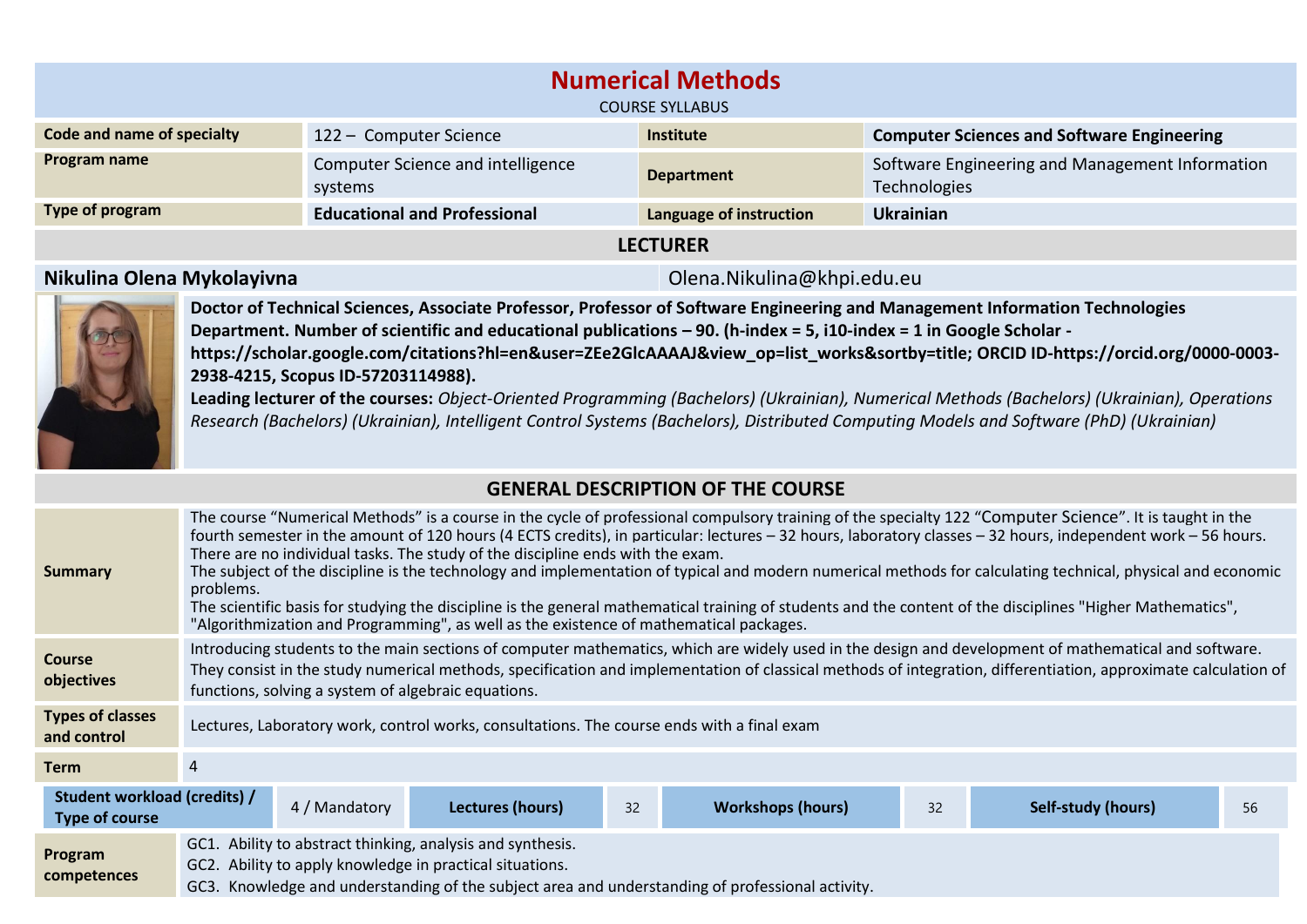GC6.  Ability to learn and master modern knowledge.

PC1. Ability to mathematically formulate and investigate continuous and discrete mathematical models, justify the choice of methods and approaches for solving theoretical and applied problems in the field of computer science, analysis and interpretation.

PС3.  Ability to think logically, build logical conclusions, use formal languages and models of algorithmic calculations, design, development and analysis of algorithms, evaluate their efficiency and complexity, solvability and unsolvability of algorithmic problems for adequate modeling of subject areas and creation of software and information systems.

PC4. Ability to use modern methods of objects mathematical modeling, processes and phenomena, to develop models and algorithms for numerical solution of mathematical modeling problems, to take into account the errors of approximate numerical solution of professional problems.

| <b>Learning outcomes</b>                                                                                                                                                                                                                                                                                       | <b>Teaching and learning methods</b>                                                                                                                                                              | <b>Forms of assessment</b><br>(continuous assessment CAS, final assessment FAS)                                                                                                                                                                                                                                               |
|----------------------------------------------------------------------------------------------------------------------------------------------------------------------------------------------------------------------------------------------------------------------------------------------------------------|---------------------------------------------------------------------------------------------------------------------------------------------------------------------------------------------------|-------------------------------------------------------------------------------------------------------------------------------------------------------------------------------------------------------------------------------------------------------------------------------------------------------------------------------|
| PLO2. Use a modern mathematical apparatus of<br>continuous and discrete analysis, linear algebra,<br>analytical geometry, in professional activities to solve<br>problems of theoretical and applied nature in the design<br>and implementation of informatization objects.                                    | presentations,<br>with<br><b>Interactive</b><br><b>lectures</b><br>practical classes, teamwork, case<br>discussions,<br>feedback from<br>method, method of<br>students,<br>problem-based learning | Written individual assignments for laboratory work (CAS),<br>assessment of knowledge in laboratory classes (CAS), express<br>survey (CAS), final / semester control in the form of a<br>semester exam, according to the schedule of the educational<br>process (FAS)                                                          |
| PLO5. Design, develop and analyze algorithms for solving<br>computational and logical problems, evaluate the<br>efficiency and complexity of algorithms based on the use<br>of formal models of algorithms and computational<br>functions                                                                      | presentations,<br>with<br><i>Interactive</i><br><b>lectures</b><br>practical<br>discussions,<br>classes,<br>teamwork, case<br>method, method of feedback from students,<br>problem-based learning | Written individual assignments for laboratory work (CAS),<br>assessment of knowledge in laboratory classes (CAS),<br>collection of data on individual assignments and reporting on<br>research results (CAS), final / semester control in the form of a<br>semester exam, according to the learning process schedule<br>(FAS) |
| PLO6. Use methods of numerical differentiation and<br>integration of functions, solution of ordinary differential<br>and integral equations, features of numerical methods<br>and possibilities of their adaptation to engineering<br>problems, have skills of software implementation of<br>numerical methods | presentations,<br><b>Interactive</b><br>with<br><b>lectures</b><br>discussions,<br>practical classes, teamwork, case<br>method, research, project training                                        | Written individual assignments for laboratory work (CAS),<br>assessment of knowledge in laboratory classes (CAS),<br>collection of data on individual assignments and reporting on<br>research results (CAS), final / semester control in the form of a<br>semester exam, according to the learning process schedule<br>(FAS) |

## **ASSESSMENT AND GRADING**

| ខ<br>cor<br>des<br>era<br>Bra<br>Ō.<br>ъ | <b>Total score (points) for</b><br>all types of learning<br>activities | <b>ECTS</b> grading<br>scale | The national grading scale                               |                                         | 100% final assessment in the form of<br>exam (30%) and current assessment<br>$(70\%)$ .<br>30% exam: semester exam, according to<br>the schedule of the educational process<br>70% continuous assessment:<br>• 40% assessment of tasks in laboratory<br>work;<br>• 30% intermediate control (3 control<br>works) |
|------------------------------------------|------------------------------------------------------------------------|------------------------------|----------------------------------------------------------|-----------------------------------------|------------------------------------------------------------------------------------------------------------------------------------------------------------------------------------------------------------------------------------------------------------------------------------------------------------------|
|                                          | 90-100                                                                 | A                            | excellent                                                |                                         |                                                                                                                                                                                                                                                                                                                  |
|                                          | 82-89                                                                  | B                            |                                                          |                                         |                                                                                                                                                                                                                                                                                                                  |
|                                          | 74-81                                                                  |                              | good                                                     | <b>Allocation</b><br>of grade<br>points |                                                                                                                                                                                                                                                                                                                  |
|                                          | 64-73                                                                  | D                            |                                                          |                                         |                                                                                                                                                                                                                                                                                                                  |
|                                          | 60-63                                                                  |                              | satisfactory                                             |                                         |                                                                                                                                                                                                                                                                                                                  |
|                                          | $35 - 59$                                                              | <b>FX</b>                    | Unsatisfactory (with the exam retake option)             |                                         |                                                                                                                                                                                                                                                                                                                  |
|                                          | $0 - 34$                                                               |                              | Unsatisfactory (with mandatory repetition of the course) |                                         |                                                                                                                                                                                                                                                                                                                  |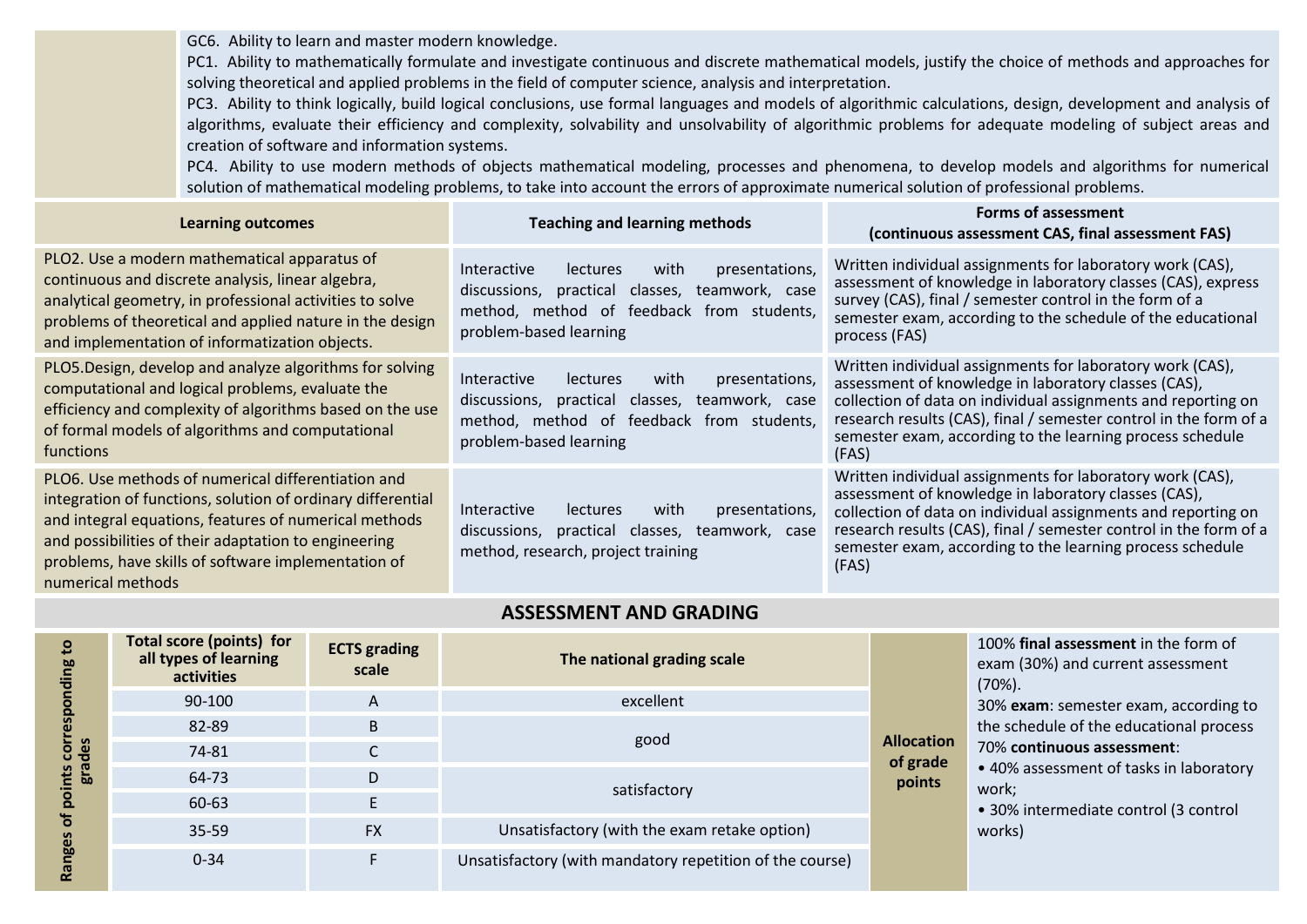**Course policy** Follow the rules of the University internal regulations. Take an active part in the learning process. Students must attend all classes according to the study schedule and adhere to the norms of academic ethics. To study the course, students need to have their personal computer and (or) use computers of the computer center at the department. Students must work with compulsory and recommended reading, including Internet resources. Students must complete and submit all laboratory works during the semester in which the course is taught, before the examination session. The final assessment is not carried out without the personal presence of students.

## **COURSE STRUCTURE AND CONTENT**

| Lecture 1 | The subject of<br>numerical methods. The<br>concept and definition<br>of the numerical<br>methods theory.<br>Methods Classification.                                         | Laboratory work 1          | Basics of work in<br>mathematical<br>packages.<br>Two-dimensional<br>and three-<br>dimensional<br>graphics in these<br>packages. |            | Fundamentals of programming in selected mathematical packages.                                   |
|-----------|------------------------------------------------------------------------------------------------------------------------------------------------------------------------------|----------------------------|----------------------------------------------------------------------------------------------------------------------------------|------------|--------------------------------------------------------------------------------------------------|
| Lecture 2 | Approximate calculation<br>of tabular functions.<br><b>Basic theoretical</b><br>positions. Lagrange<br>interpolation<br>polynomial. Newton's<br>interpolation<br>polynomial. | Laboratory work 2          | Approximate<br>calculation of<br>functions                                                                                       |            | The concept of systematic and random computational errors. Error<br>calculating of the function. |
| Lecture 3 | Finding the values of the<br>function zeros. Basic<br>theoretical positions.<br>The method of half<br>division. Chord method.<br>Newton's method.                            | Laboratory work 3-4        | Finding the values<br>of the function<br>zeros.                                                                                  | Self-Study | Methods of approximation and extrapolation of tabular functions.                                 |
| Lecture 4 | Numerical methods of<br>linear algebra.<br>Numerical methods for<br>solving a system of<br>algebraic equations.                                                              | Laboratory work 5-6        | Solving a system of<br>algebraic equations                                                                                       |            | Iteration method.                                                                                |
| Lecture 5 | Linear algebra. Cramer's<br>method. Gaussian<br>method.                                                                                                                      |                            |                                                                                                                                  |            | Consecutive approximation method. Seidel's method.                                               |
| Lecture 6 | Numerical<br>differentiation of a<br>table-given function.                                                                                                                   | <b>Laboratory work 7-8</b> | Numerical<br>differentiation of a<br>table-given                                                                                 |            |                                                                                                  |
| Lecture 7 | Differentiation of a                                                                                                                                                         |                            | function.                                                                                                                        |            |                                                                                                  |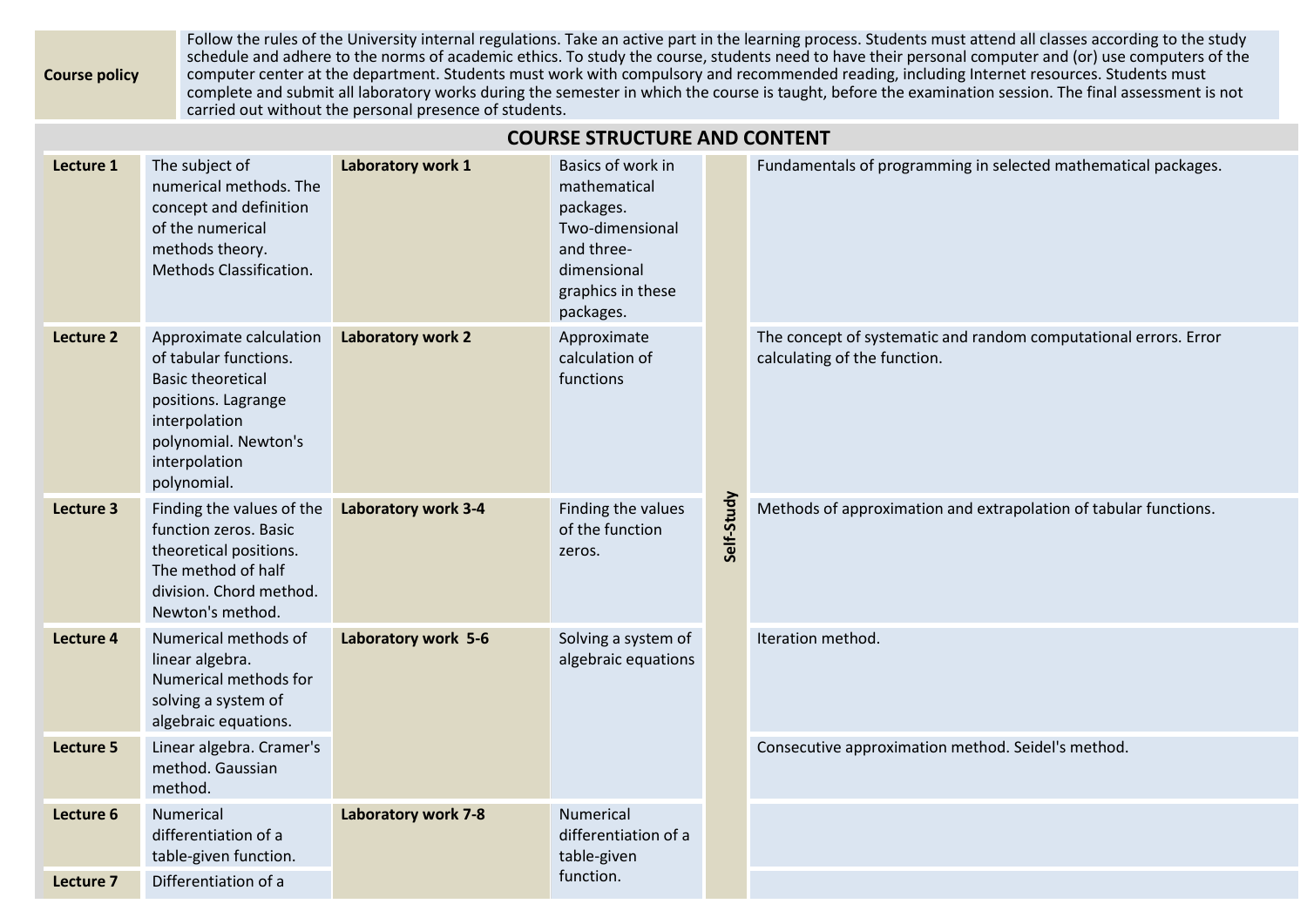|                            | tabular given function<br>by interpolation and<br>approximation.                               |                             |                                                              |  |                                                                                                                 |                                                                                                                  |  |
|----------------------------|------------------------------------------------------------------------------------------------|-----------------------------|--------------------------------------------------------------|--|-----------------------------------------------------------------------------------------------------------------|------------------------------------------------------------------------------------------------------------------|--|
| Lecture 8                  | Numerical integration.<br>The method of<br>rectangles.                                         | <b>Laboratory work 9-10</b> | Numerical<br>integration.                                    |  | Integration methods that are part of mathematical packages                                                      |                                                                                                                  |  |
| Lecture 9                  | Numerical integration.<br>Trapezoid method.<br>Parabolic method.                               |                             |                                                              |  | Jacobi matrix. Chebyshev's quadrature formula.                                                                  |                                                                                                                  |  |
| Lecture 10                 | Solving ordinary<br>differential equations.<br>Euler's method.                                 | Laboratory work 11-12       | Solving systems of<br>ordinary<br>differential               |  | Gaussian quadrature formula                                                                                     |                                                                                                                  |  |
| Lecture 11                 | Runge-Kutta methods.                                                                           |                             | equations.                                                   |  | Matrix methods of integration.                                                                                  |                                                                                                                  |  |
| <b>Lecture 12</b>          | Solving systems of<br>ordinary differential<br>equations                                       | Laboratory work 13-14       | Solving systems of<br>ordinary<br>differential<br>equations. |  | Numerical methods for solving the Cauchy problem for systems of ordinary<br>first-order differential equations. |                                                                                                                  |  |
| Lecture 13                 | Parabolic differential<br>equations in partial<br>derivatives.                                 |                             |                                                              |  |                                                                                                                 | Numerical methods for solving the Cauchy problem for systems of ordinary<br>second-order differential equations. |  |
| Lecture 14                 | Numerical methods for<br>solving the Cauchy<br>problem for ordinary<br>differential equations. |                             |                                                              |  | Numerical methods for solving boundary value problems of second-order<br>differential equations                 |                                                                                                                  |  |
| Lecture 15                 | Solving differential<br>equations in partial<br>derivatives.                                   | Laboratory work 15          | Numerical<br>determination of<br>the derivative<br>function  |  |                                                                                                                 |                                                                                                                  |  |
| Lecture 16                 | Mathematical data<br>processing. Scheme of<br>the least squares<br>method.                     | Laboratory work 16          | Mathematical data<br>processing.                             |  |                                                                                                                 |                                                                                                                  |  |
| <b>RECOMMENDED READING</b> |                                                                                                |                             |                                                              |  |                                                                                                                 |                                                                                                                  |  |